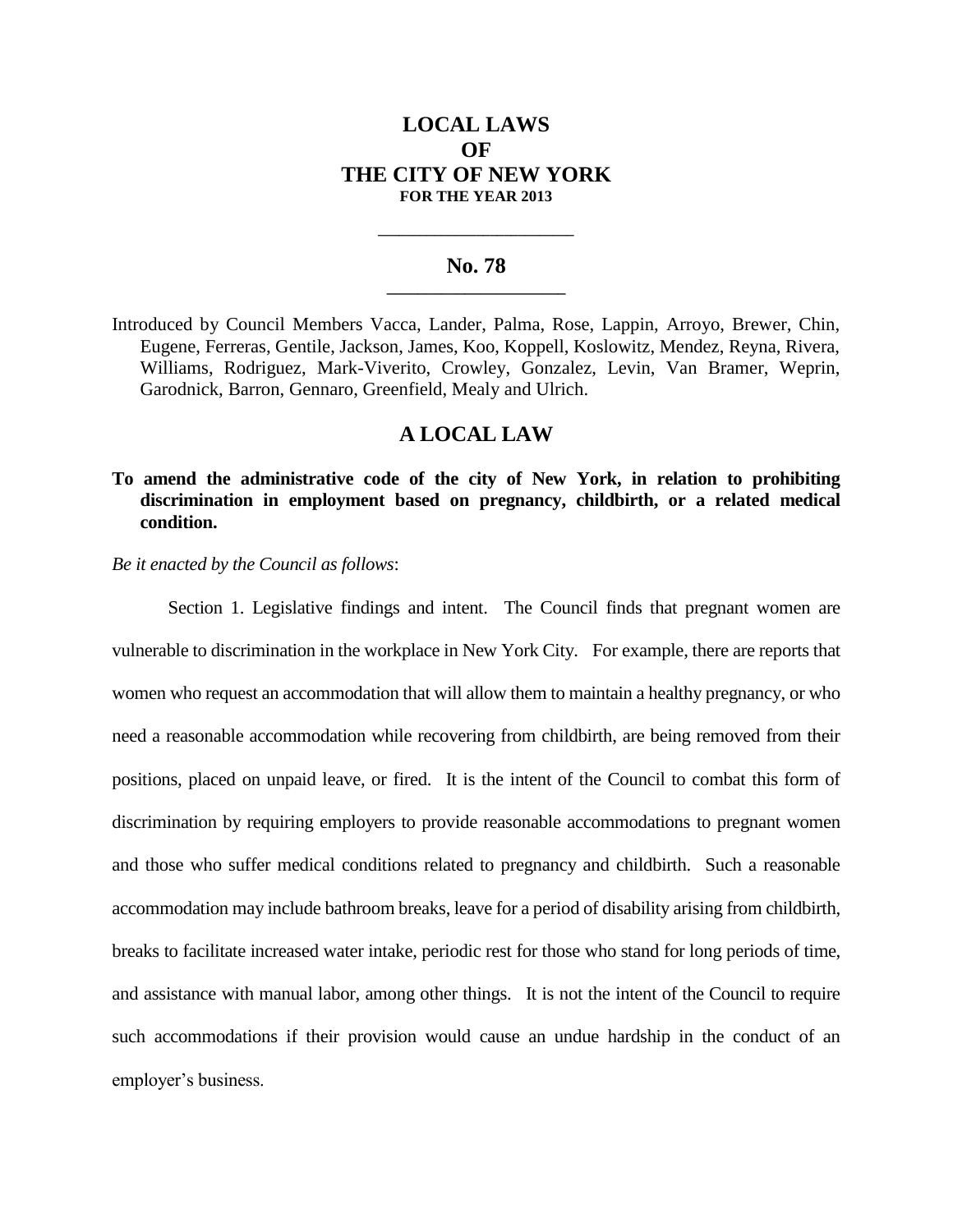§2. Subdivision 5 of section 8-102 of chapter one of title eight of the administrative code of the city of New York, as amended by local law number 14 for the year 2013, is amended to read as follows:

5. For purposes of subdivisions one, two, three, *twenty-two,* subparagraph one of paragraph a of subdivision twenty-one, and paragraph e of subdivision twenty-one of section 8-107 of this chapter, the term "employer" does not include any employer with fewer than four persons in his or her employ. For purposes of this subdivision, natural persons employed as independent contractors to carry out work in furtherance of an employer's business enterprise who are not themselves employers shall be counted as persons in the employ of such employer.

§3. Subdivision 18 of section 8-102 of chapter one of title eight of the administrative code of the city of New York, as amended by local law number 54 for the year 2011, is amended to read as follows:

 18. The term "reasonable accommodation" means such accommodation that can be made that shall not cause undue hardship in the conduct of the covered entity's business. The covered entity shall have the burden of proving undue hardship. In making a determination of undue hardship with respect to claims filed under subdivisions one*,* [or] two*, or twenty-two* of section 8-107*,* or section 8-107.1 of this chapter, the factors which may be considered include but shall not be limited to:

(a) the nature and cost of the accommodation;

(b) the overall financial resources of the facility or the facilities involved in the provision of the reasonable accommodation; the number of persons employed at such facility; the effect on expenses and resources, or the impact otherwise of such accommodation upon the operation of the facility;

2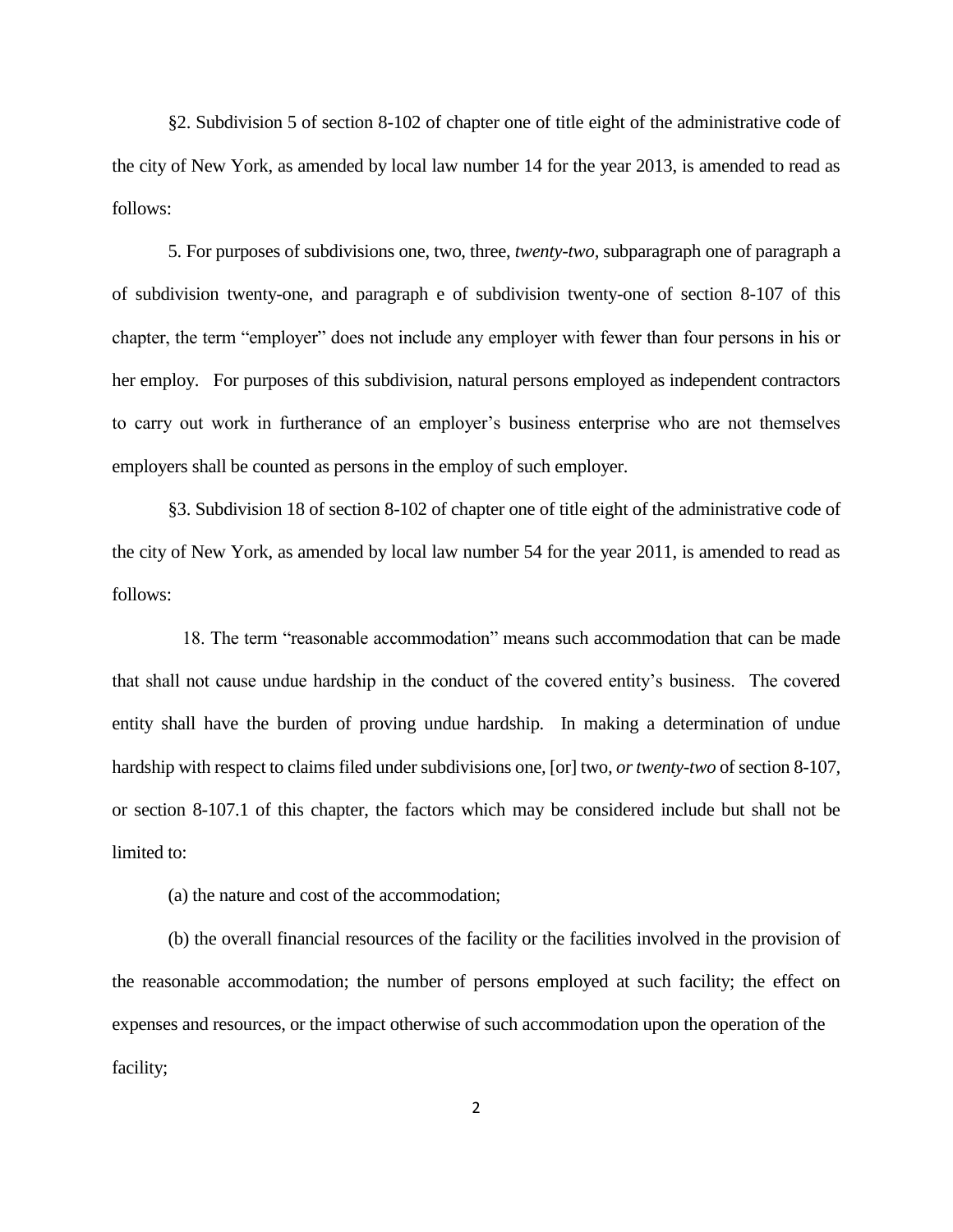(c) the overall financial resources of the covered entity; the overall size of the business of a covered entity with respect to the number of its employees, the number, type, and location of its facilities; and

(d) the type of operation or operations of the covered entity, including the composition, structure, and functions of the workforce of such entity; the geographic separateness, administrative, or fiscal relationship of the facility or facilities in question to the covered entity.

In making a determination of undue hardship with respect to claims for reasonable accommodation to an employee's or prospective employee's religious observance filed under subdivision three of section 8-107 of this chapter, the definition of "undue hardship" set forth in paragraph b of such subdivision shall apply.

§4. Section 8-107 of chapter one of title eight of the administrative code of the city of New York is amended by adding a new subdivision 22 to read as follows:

*(22) Employment; Pregnancy, childbirth, or a related medical condition. (a) It shall be an unlawful discriminatory practice for an employer to refuse to provide a reasonable accommodation, as defined in subdivision eighteen of section 8-102 of this chapter, to the needs of an employee for her pregnancy, childbirth, or related medical condition that will allow the employee to perform the essential requisites of the job, provided that such employee's pregnancy, childbirth, or related medical condition is known or should have been known by the employer. In any case pursuant to this subdivision where the need for reasonable accommodation is placed in issue, it shall be an affirmative defense that the person aggrieved by the alleged discriminatory practice could not, with reasonable accommodation, satisfy the essential requisites of the job.*

*(b) Notice of rights. (i) An employer shall provide written notice in a form and manner to be determined by the commission of the right to be free from discrimination in relation to*